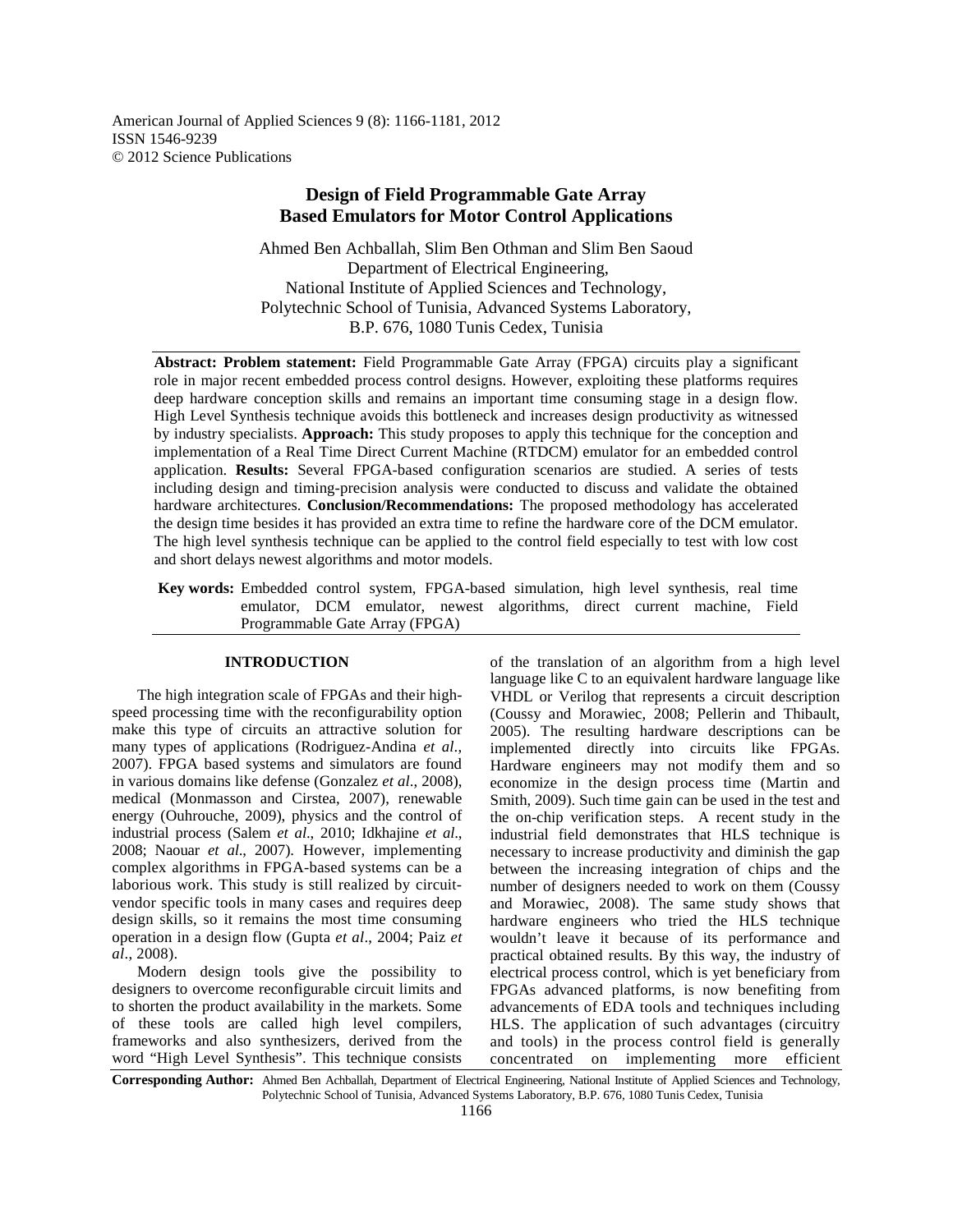complex algorithms and on testing them in real conditions with an association with a motor model. This technique is often called Hardware in the Loop simulation (HiL) (Dufour *et al*., 2007). The proposed FPGA-based simulators are various and depend on parameters like (1) The degree of algorithms" complexity (controller and motor model) (2) Computing accuracy (3) Timing constraints.

 These parameters oblige designers to follow different design flows (Martin and Smith, 2009) and to find alternative solutions especially against timing constraints like Real-Time Operating System (RTOS), Multi-Processors System On Chip (MPSoC) or the hardware implementation of several parts of the electrical process (e.g., controller unit). Still also, some design methodologies which are dedicated to the hardware design field, are more and more adopted and applied to the process control one like hardware-software CoDesign using languages like SystemC or SpecC (Salewski and Kowalewski, 2008).

 In this study, we explore HLS technique because, as we know, it was not already applied to the embedded control domain. In fact, we investigate the efficiency of using the benefits of this technique to automatically generate a hardware module of the RT DCM emulator circuit. The purposes behind this case study are (1) to evaluate this technique with a basic electrical motor model design (2) to extract the advantages and the disadvantages of applying HLS techniques to the control domain.

**Related works:** FPGA based systems approaches on the industrial control field were often based on similar tools and environments. Among them, Xilinx System Generator (XSG) from Xilinx Inc., DSP Builder from Altera and SymplifyDSP from Synopsys were very solicited from the research community.

 Monmasson and Cirstea (2007), the XSG tool was used to implement an FPGA-based controller for AC drives and where two case studies were presented. Reference (Paiz *et al*., 2008) introduced an enhanced simulation board dedicated to the rapid prototyping of digital controllers and also used one of the cited tools above to generate hardware descriptions from high level descriptions.

 The literature also contains alternative approaches, Opal-RT team proposed a Real-Time simulation platform RT-XSG (including model's libraries) to perform Hardware-in-the-Loop (HiL) simulation of electrical drives but it still depends on XSG tool to complete the synthesis and the implementation of the targeted FPGA circuit (Dufour *et al*., 2008). HiL testing phase is essential in the validation process of control units and motor drives. In addition, prior works are focused on two major axes (1) FPGA implementation of complex control algorithms for performance purposes (2) Validation of electrical controllers and/or motors at earlier stages of production for cost reasons (Martin and Smith, 2009). These approaches don't consider the validation and the diagnosis of the electrical process after the production stage.

 To resolve this problem, the emulation approach can be a solution for testing control algorithms. This concept is assured by the addition of a new validation stage between simulation and experimentation. After the validation of the control unit, commands can be directly applied to the real motor avoiding its destruction which could be expensive and factor of delayed delivery of the product (Braham *et al*., 1997). Once the emulation performed successfully, the designed emulator can be used for diagnostic applications. The development of such emulators is essentially faced with the execution time problems since its main function is to reproduce real systems behavioral that are highly dynamic.

 Such approaches were already developed by (Othman *et al*., 2008; Salem *et al*., 2008). The last two studies have been applied to the Real-Time emulation of an embedded controller for a DC Machine but they have been conducted using a pure software solution or a mixed one (software and hardware). Despite the fact that the emulator execution time in last two approaches was competitive, it doesn't allow the recuperation of instantaneous values (below 1 µs computing steps) and so, not enough closer to a real motor functioning. This limitation can induce more penalties due to the evolution of control algorithms and the complexity of some electric machine models.

 For this reason, our approach is to design a hardware module which operates as a co-processor to the on-chip processor. This will economize software delays such as (1) The sequential execution of software instructions inside the processor (2) Interruptions and context switching latencies and as a result, accelerate the emulator computing time to meet timing constraints. Because the hardware computing is faster than the software one, the purpose of the emulator hardware implementation is to obtain less than 1 µs computing steps (called hor). With this computing time, the emulator can intimately reproduce the functioning of a real motor. Also, recent digital motor controllers can have a sampling rate below 10 µs, so it was inevitable for us to maintain a competitive computing time for the simulated Direct Current Machine (DCM) (Dufour *et al*., 2007).

 Meanwhile, the design stage has to be quick, flexible and reproducible in case of eventual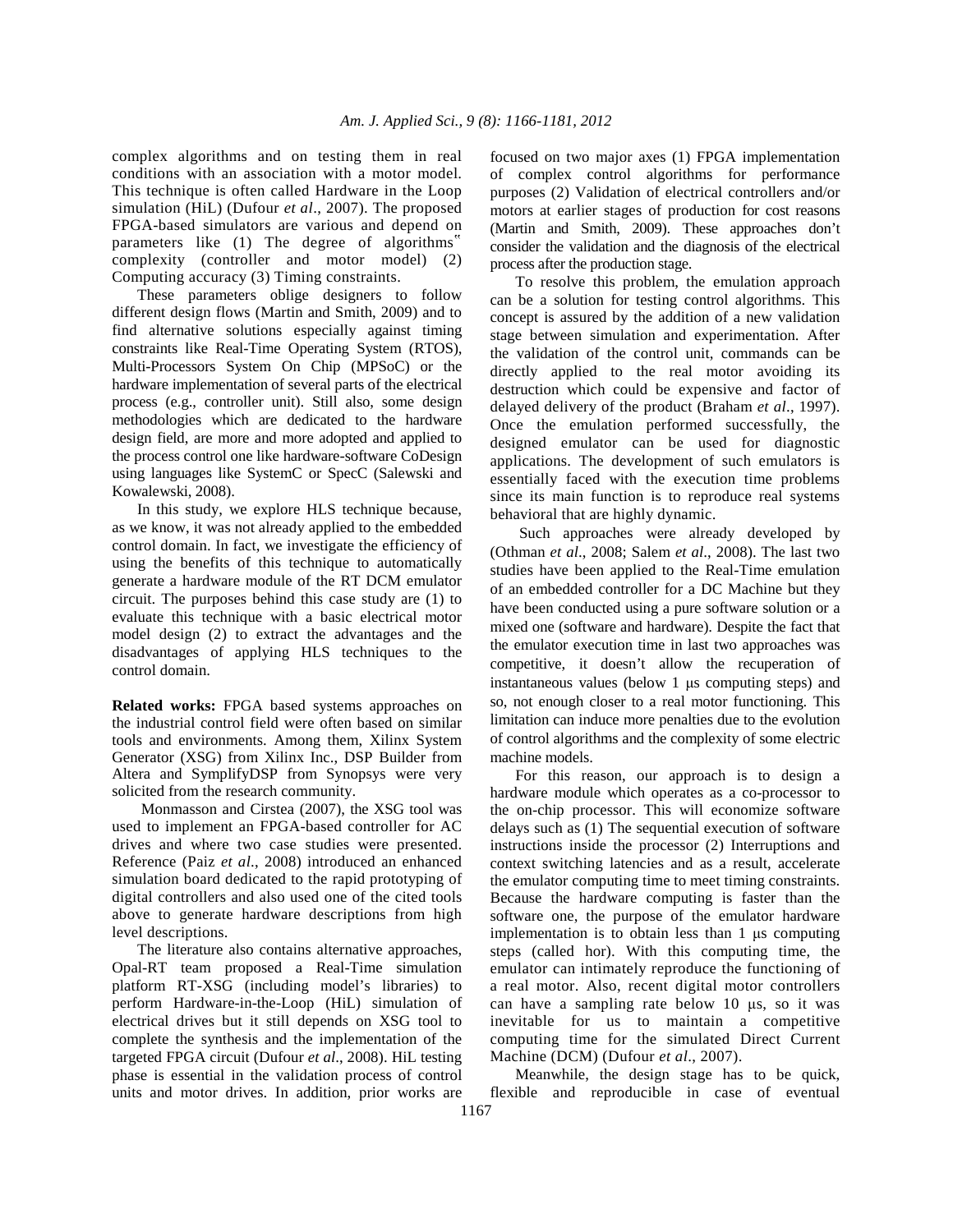modifications on the emulator model. HLS technique is a good candidate to ensure the last cited conditions. In what remains, we will detail our approach by the application of this technique to the emulation concept of a DCM process, followed by the obtained results and the discussion.

**Emulation concept:** Emulating electrical systems are to reproduce their functionalities with the most accurate model in a virtual manner. The goals behind such approach is allowing designers to validate control units and to diagnose them after in terms of precision and efficiency (Achballah *et al*., 2010; Saoud *et al*., 1996). These two stages are described in the following two paragraphs.

**Validation stage:** In an emulation approach, the validation stage came as the first step to elaborate. In fact, the controller is associated to a motor emulator that represents the real motor and controller commands are validated against it. This maneuver is executed before the association of the controller with the real motor. The connection between these two elements has to be similar to the real one and assure a realistic data exchange. The controller sends command signals to the emulator that, in his turn, reproduces information about the motor state as they are issued from sensors. When the control device is validated it can be switched for application to the physical motor as (Fig. 1).

**Diagnosis stage:** Simultaneously, the same commands applied to the real process are also applied to the emulator. The output signals of the emulator constantly compare to the real motor ones. Using the received data from both terminals, we can analyze the behavior of the real system and detect irregular functioning (Fig. 2). Note that if the emulator's output is speed; it has to be limited because the emulator is not looped back.

**Realization constraints:** The realization of real time emulators is closely related to the adopted design methodology and the used technology. In fact, these two factors have a direct impact on the performances of the designed emulator. The first one, if not enough specified, can induce to an inadequate architecture to the technology that will encapsulate the emulator later.

Also, it can conduct to a complicated design flow that can increase the conception time. The second factor, the used technology, depends itself on many other parameters. Among them we can cite hardware platforms (microcontrollers, DSPs, FPGAs, ASICs) or CAD tools (design, simulation, on-chip verification.



 $C_i$ : Control signals/ $E_i$ : Emulator output/ $P_i$ : Process outputs

Fig. 1: Structure of the validation application



C<sub>i</sub>: Control signals/ E<sub>i</sub>: Emulator output/ P<sub>i</sub>: Process outputs

Fig. 2: Structure of the diagnostic application

The implementation process is faced to a one major constraint which is the execution time of the emulator's algorithm. This factor will allow the evaluation of the emulator's performances including its capability to reproduce the real process. In the following, we will introduce the emulated process considered in this case study.

#### **MATERIALS AND METHODS**

**DCM Process:** we have chosen to study a direct current motor case because it is a simple electrical machine model. The purpose behind this study is to test the HLS approach in the control domain field (Achballah *et al*., 2010).

 The model we propose is by two elements which are the control unit and a DC motor emulator. In addition, a chopper is utilized to aliment the emulator with Vh voltage. Two parameters are furnished by the emulator to the controller which are the motor current (Im) and speed ( $\Omega$ m). Another parameter is also considered by the control unit which is reference speed ΩRef entered by users to supply the adequate duty cycle alpha to the chopper module. The system is demonstrated in Fig. 3 while its parameters are resumed in Table 1. To compute the system state, we use basic mathematical models for a DC electric motor; the chopper  $(Eq. 1)$ , the current  $(Eq. 2)$  and the rotation speed (Eq. 3). The equation parameters are recapitalized in Table 2.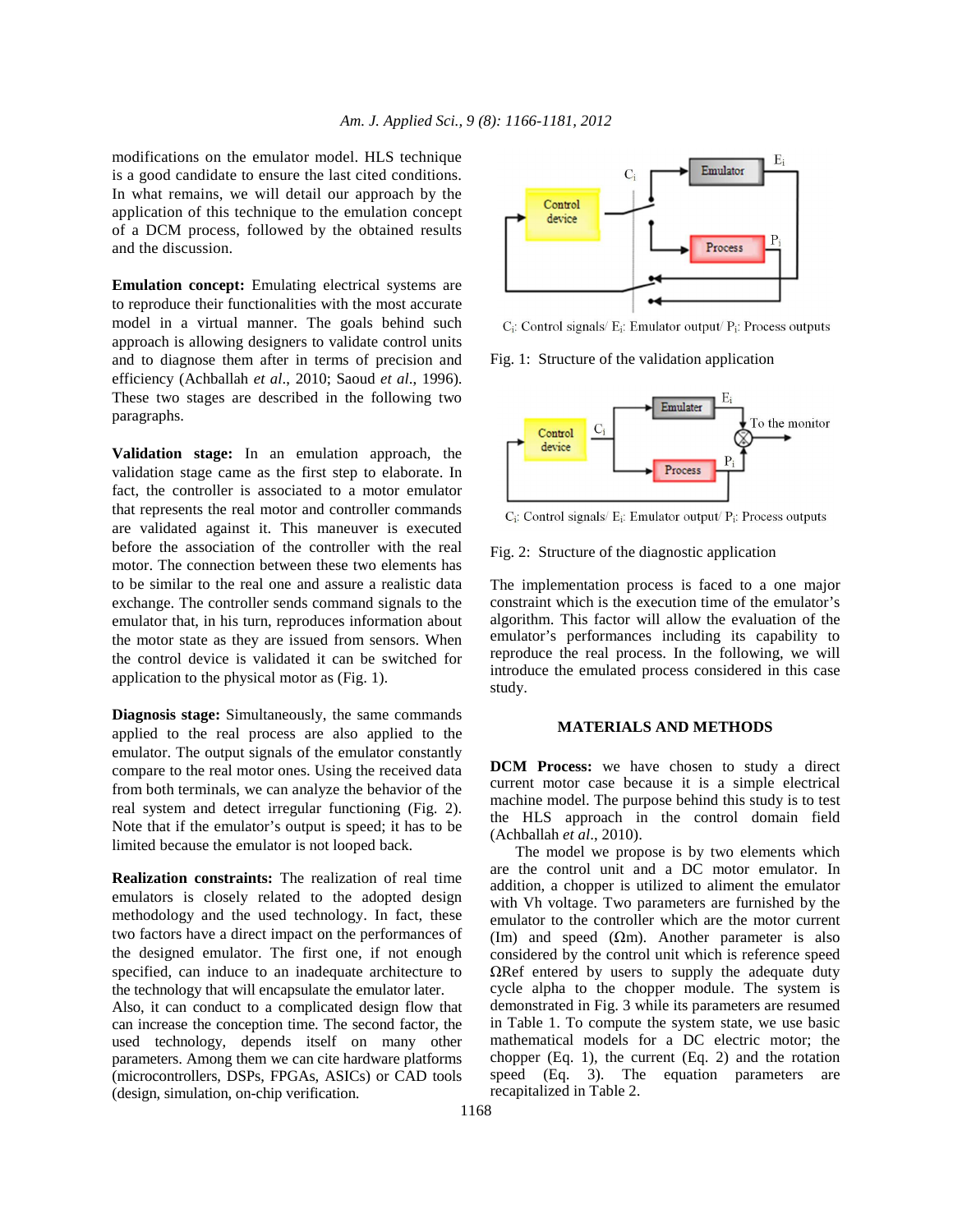

Fig. 3: General diagram of the DCM process



Fig. 4: DFG execution of the emulator

 $Vh = (2. \text{alpha} - 1)$ . Vin  $(1)$ 

$$
\frac{dim}{dt} = \frac{1}{Lm}(Vh - Em - Rm. Im)
$$
 (2)

$$
\frac{d\Omega m}{dt} = \frac{1}{J}(Cem - Cr)
$$
 (3)

Where:

Em=Km. Ωm Cem=Km.Im

$$
Cr=KL \Omega M^2. Sign (\Omega m)+K2. \Omega m+K3. Sign (\Omega m)
$$

**DCM** emulator algorithm: The equivalent algorithm of the studied process is performed using mathematical models (Eq. 1-3) with second order Runge-Kutta sampling method. It is given by (Eq. 4-6):

$$
Vh(k) = (2 * alpha(k) - 1) * Vin
$$
 (4)

$$
Im(k+1) = a * Im(k) + \beta * \Omega m(k) + \gamma * Vh(k)
$$
 (5)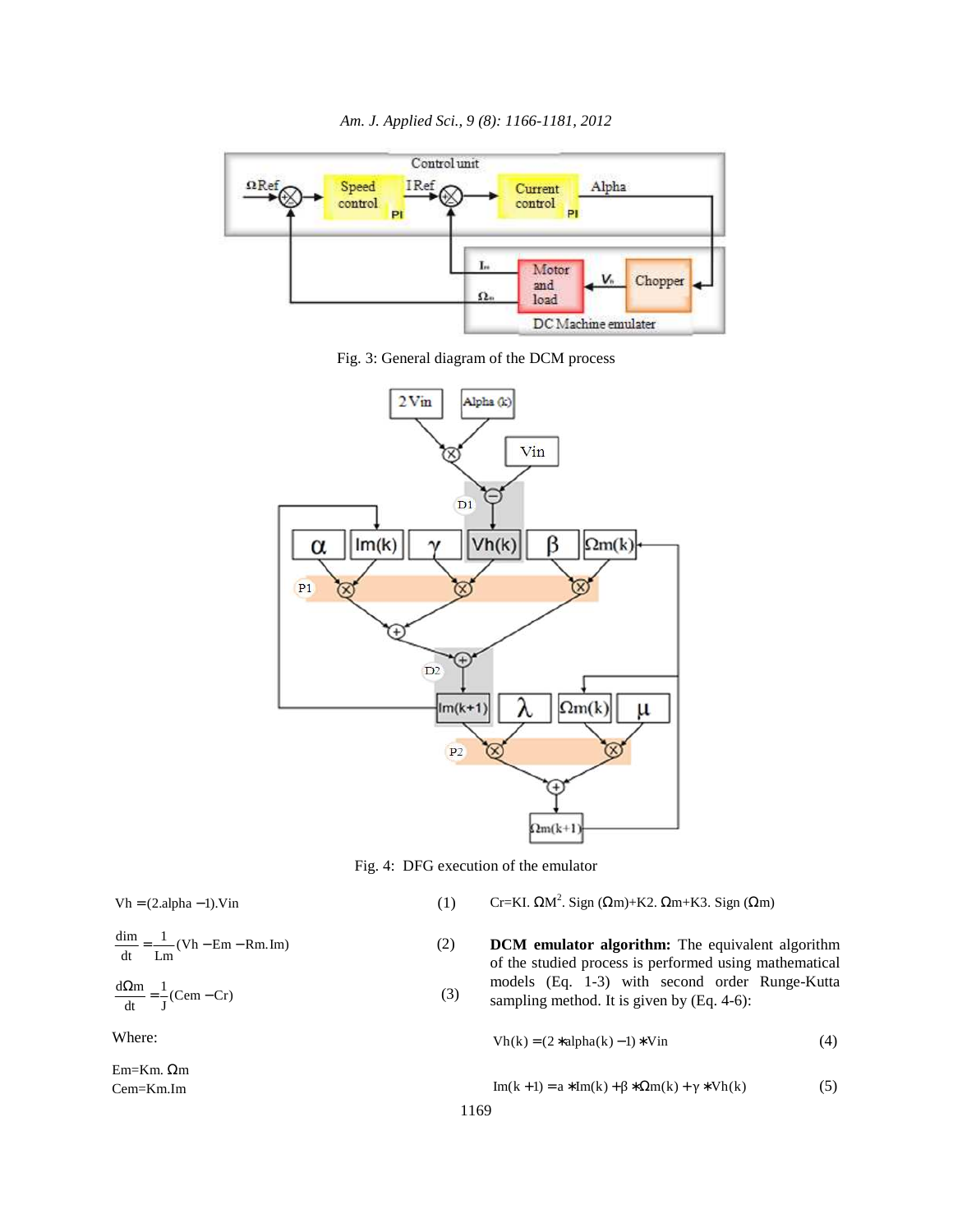| Table 1: Control unit parameters |                                       |
|----------------------------------|---------------------------------------|
| Parameter                        | Nomenclature                          |
| Vin                              | Supply voltage                        |
| Vh                               | Chopper <sup>"</sup> s output voltage |
| Em                               | Back-electromotive force              |
| Im                               | Machine current                       |
| $\Omega$ m                       | Machine rotation speed                |
| Cem                              | Electromagnetic torque                |
| Cr.                              | Resistant torque                      |
| Lm                               | Inductance                            |
| Rm                               | Resistance                            |
|                                  | Inertia                               |
| Km                               | Electromagnetic torque coefficient    |
| K1, K2, K3                       | Resistant torque coefficient          |

Table 2: Equations parameters nomenclature Parameter **Value** Current controller gains kp, kpi  $1.1737, -1.0150$ <br>Speed controller gains kp, kpi  $0.142, -0.1111$ Speed controller gains kp, kpi  $0.142$ , -0.142,  $\pm$  13 A Iref Limits Current sampling time 300 µs<br>Speed sampling time 20 ms Speed sampling time PWM frequency 16 kHz Design 2 (page 12)

Table 3: DCM Algorithm parameters

Dead time not used

| Parameter | Value            |  |  |
|-----------|------------------|--|--|
| $\alpha$  | 0.9995           |  |  |
| ß         | $-9.1977e - 005$ |  |  |
| $\gamma$  | 4.9987e-004      |  |  |
| λ         | 1.4603e-004      |  |  |
| μ         |                  |  |  |
| ν         | 0                |  |  |
| Vin       | 60 Volts         |  |  |
| hor       | 350 ns (page 7)  |  |  |

 $\Omega$ m(k + 1) =  $\lambda * Im(k) + \mu * \Omega$ m(k) + v \* sign  $\Omega$ m(k)  $\Big|$  (6)

where  $\alpha$ ,  $\beta$ ,  $\gamma$ ,  $\lambda$ ,  $\mu$  and  $\nu$  are calculated from system parameters and the computing step hor. The equivalent data flow graph (DFG) of the emulator's algorithm is shown in Fig. 4 (for  $v = 0$ ).

 Although the dependence between the algorithm equations variables (D1-D2), parallelism can be extracted from the execution flow (P1 and P2) to reduce computing time. This concerns the multiplications in Eq. 5 and 6 where the computation can be assured by independent hardware multipliers for each one.

 The result is a faster execution time but this will increase the area consumption in the targeted FPGA circuit especially when the computing is realized with floating point arithmetic. For this case study, we will focus on generating parallelized architectures to gain in speed because it is our primary concern. However, we will evaluate the quality of the obtained circuits in term of area consumption.

 The algorithm parameters used after for the simulation and more lately in the hardware implementation tests are provided in Table 3.

**HLS Approach an overview:** To face the increasing integration capacity of chips and the customer's insatiable demand of complex applications, development of Electronic Design Automation (EDA) tools and methodologies have to find innovative solutions (Pellerin and Thibault, 2005). HLS technique is one of among available solutions which were kept by both academicians and industrials.

 As a proof, we can invoke some recent experiments conducted by three leading industrial companies and explaining that HLS tools have to be considered in the future for cost and productivity reasons (Coussy and Morawiec, 2008). However, this success is the result of many critiques that followed HLS tools since their arrival on the market (Martin and Smith, 2009).

 In fact, the efficiency of such environments in terms of area consumption, the control of hardware generation flow and the quality of the final design was enormously discussed. By this way, several studies were conducted to evaluate different HLS environments against diverse criteria. As an example we cite the BDTI program.

 Nowadays, HLS tools are more and more mature to be considered by industrial society. We just cite a few of them, CoDeveloper from ImpulseC, DK Suite, CatapultC... The field of application varies depending on the purpose behind the use of such technique. One of the scientific fields which benefitted from HLS tools is the signal processing domain, where parallelism is massively extracted and then allows the computing acceleration, sometimes hundreds of times.

 Unfortunately, control algorithms and machine models have the characteristics to be variabledependent and so, could be difficult to automatically extract parallelism from them. In our case study, we will investigate the use of CoDeveloper as HLS environment to generate a hardware module of a DCM emulator. In the following paragraphs, we will introduce this tool and expose obtained preliminary simulation results.

**CoDeveloper high level synthesis tool and flow:**  CoDeveloper is an HLS tool developed by Impulse Accelerated Technology. It is based on ImpulseC language which is its input language based itself on Stream-C environment developed in the Los Alamos labs.

 To utilize CoDeveloper, developers have to follow its programming approach which is based on Communication Sequential Processes (CSP). In other terms, a set of C functions that represent software or hardware modules connected with data channels (Fig. 5). Data channels are composed of data streams, signals or registers.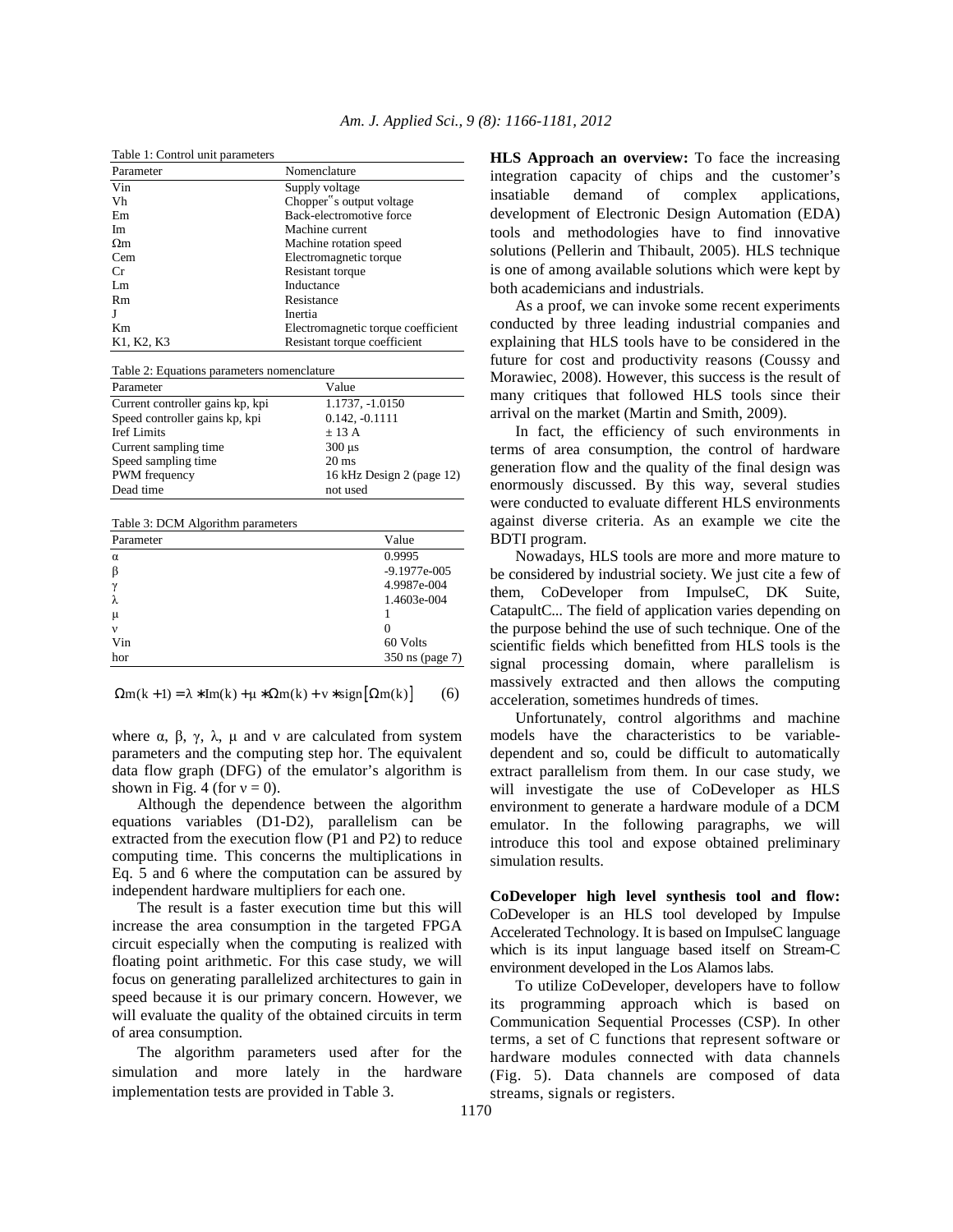

Fig. 5: CSP programming model of ImpulseC



Fig. 6: Processes partition of the DCM emulator

 Software processes are used as generators to furnish simulation scenarios or as consumers to collect resulting data from the simulation. They can also play the role of drivers if the hardware module is associated with a processor. In the other side, hardware modules are converted to a hardware description in an xHDL language. CoDeveloper includes three internal tools which are:

- Application Monitor simulates the design.
- CoValidator generates xHDL testbench files.
- StageMaster explores the design for a step by step verification.

**CSP programming model of the DCM emulator:** To generate VHDL description from C codes, designers have to follow the CSP programming model and to convert their C application to ImpulseC syntax. In this case, the emulator application was divided into 3 processes as explained in Fig. 6. The linking between them is assured by 32 bits width data streams. This choice is based on two parameters (1) All data are in floating point format (2) The emulator module will be implemented as a co-processor to the MB processor with FSL connections (Achballah *et al*., 2010).



Fig. 7: Hardware module of the DCM emulator



Fig. 8: PC-based Speed (a) and Current (b) responses of the DCM emulator

| Table 4: CoDeveloper report of the emulator hardware process |  |
|--------------------------------------------------------------|--|
|--------------------------------------------------------------|--|

| Hardware resources                                               |      | Timing analysis |                                 |  |
|------------------------------------------------------------------|------|-----------------|---------------------------------|--|
| Operators                                                        | Used | Total stages    | Max. Delay<br>(In clock cycles) |  |
| Floating-point<br>Adders/Subs tractors<br>$(32 \text{ bits})$    | 4    | 55              | 32                              |  |
| Floating-point<br>Multipliers (32 bits)<br><b>Estimated DSPs</b> | 5    |                 |                                 |  |
| $(18\times18)$ Multipliers)                                      | 20   |                 |                                 |  |
|                                                                  |      |                 |                                 |  |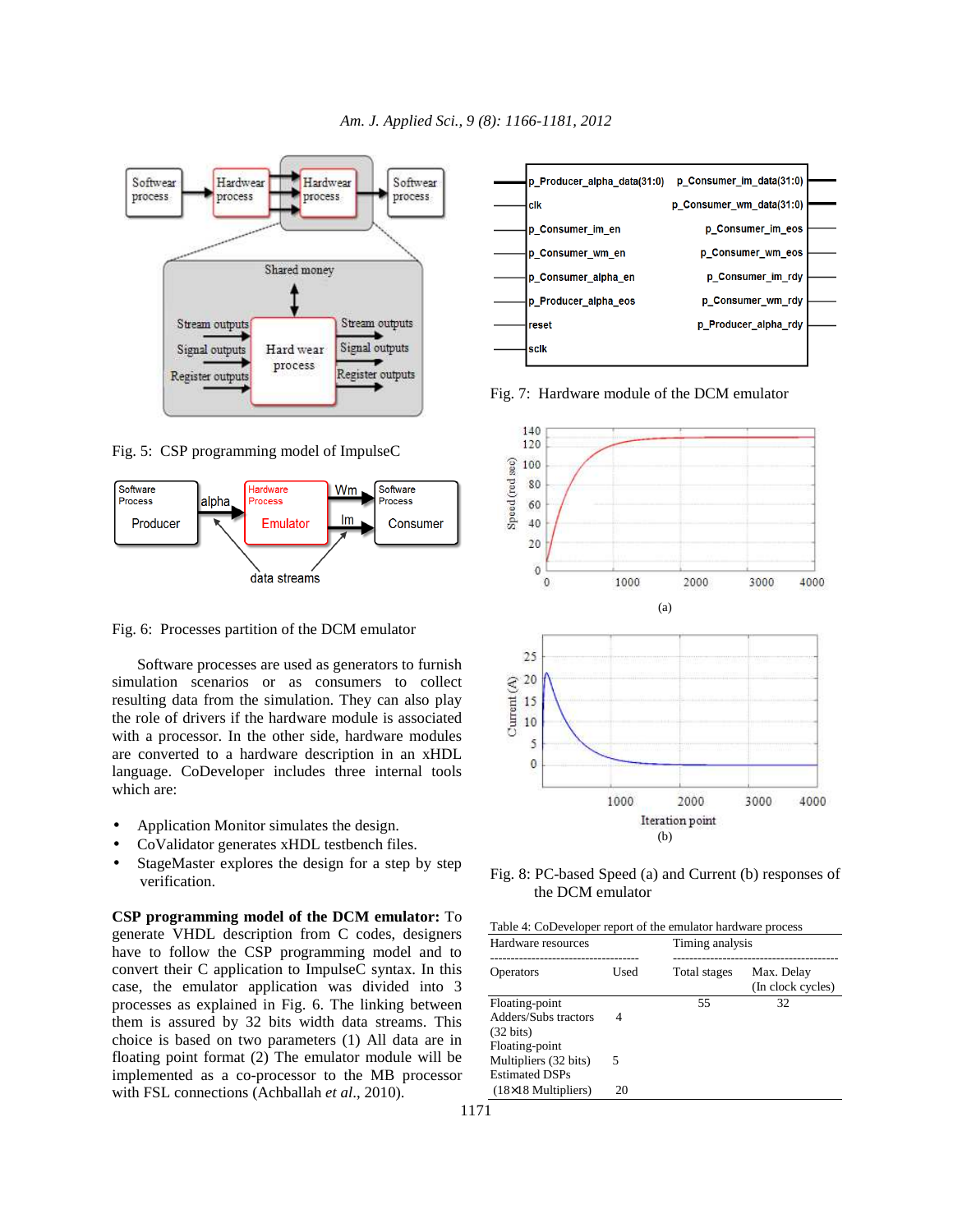

*Am. J. Applied Sci., 9 (8): 1166-1181, 2012* 

Fig. 9: Simulation measures of the computing time for the DCM emulator circuit

 The software processes (Producer and Consumer) are necessary to simulate the hardware process (Emulator) with the Application Monitor tool. The hardware generation is realized according to this configuration (1) Xilinx MicroBlaze FSL (VHDL) (2) Double-precision types and operators. The obtained circuit after the HLS of the hardware process from ImpulseC code is shown in Fig. 7.

 CoDeveloper generates also an estimation report of hardware resources consumption and timing analysis. This report is summarized in Table 4.

**Simulation results:** We proceed to the simulation of the DCM emulator circuit. This simulation concerns:

- The accuracy of computed values (Im and  $\Omega$ m represented respectively by "im-data" and "wmdata") and which is verified by Application Monitor tool.
- Timing analysis to measure the execution time of the DCM emulator circuit and which is verified by ModelSim tool.

**Computing results:** the alpha level used in this simulation is 0.5- 0.7 at zero. Theoretically, it induces a stationary rotation speed of 130.1308 rad/s. In this stage of simulation, the current and the speed curves are expressed in terms of iteration points and all calculations

are realized in floating point format. The emulator responses are plotted in Fig. 8.

**Execution time results:** the execution time of the DCM emulator was measured using "ready flags" among other useful signals which are automatically generated by CoDeveloper (Fig. 7 for port details). We just name two of them:

- xxx\_rdy: indicates that input or output data xxx\_data are ready in the corresponding streams
- xxx\_en: can be used to control the data transferring in the streams

 In this measure, we obtained 350 ns computing steps for the DCM emulator. By applying a system clock of 100 MHz, this time corresponds to which was provided in the estimation report in Table 4 (Approximately 32 clock cycles). This time will also allow the high fidelity reproducing of a real motor functioning. The simulation measurement results are illustrated in Fig. 9.

#### **RESULTS**

 We present experimental results and analysis obtained from the implementation of the RT DCM emulator in the FPGA circuit. To evaluate the system two tests are considered. The first is on-chip verifications of execution time and computing results.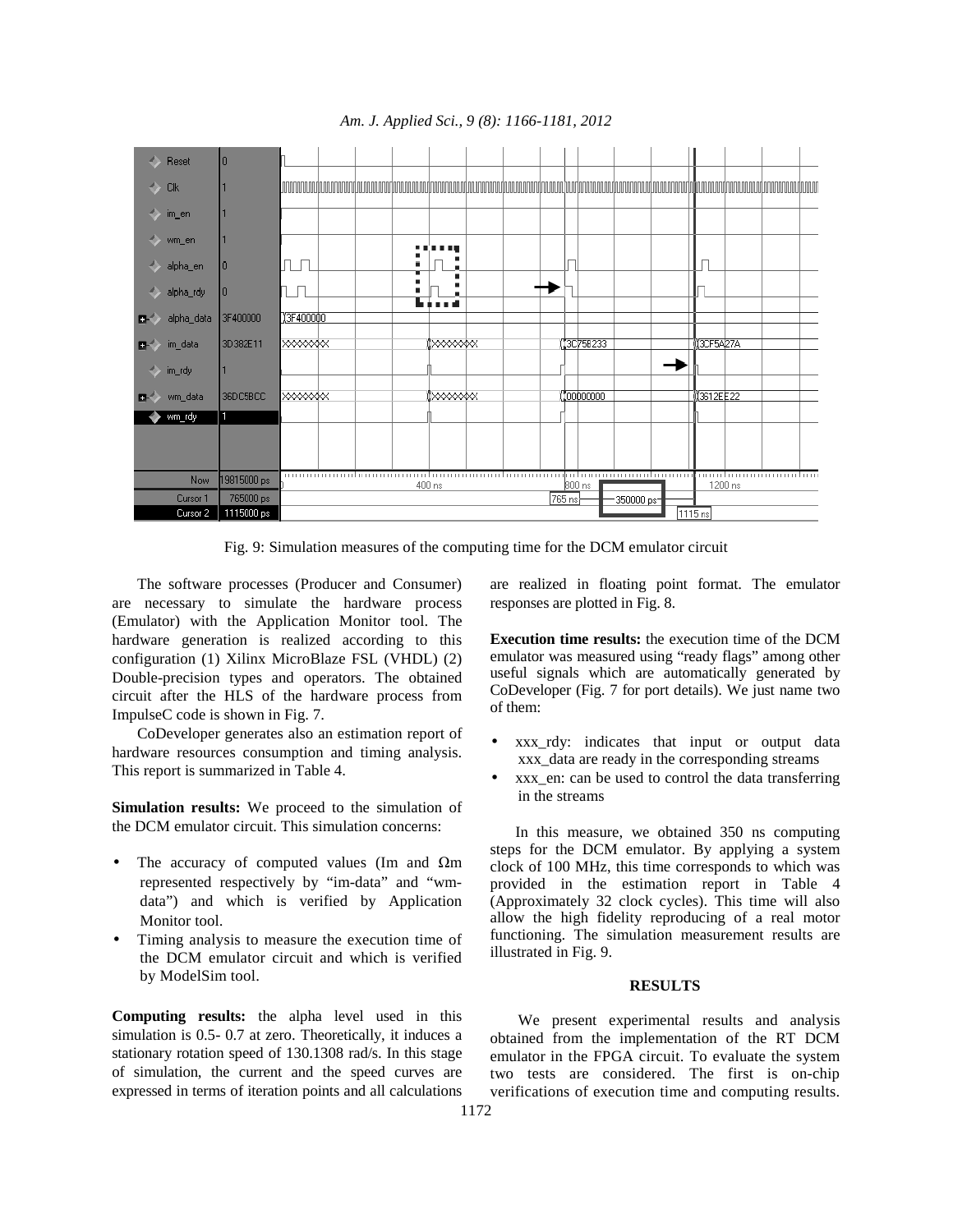

*Am. J. Applied Sci., 9 (8): 1166-1181, 2012* 

Fig. 10: System architecture (Design 1)

For the second test, the DCM controller is added to the system to complete the HiL platform and where the speed and current responses are studied. Finally, an extra validation test is also realized and where a controller failure is inserted into the emulating system.

**FPGA platform characteristics:** The FPGA platform utilized in the following tests is based on Xilinx Virtex II Pro XC2VP30 chip. It's a multitude of feature among them the ability to host software processes such as MicroBlaze (MB) or also the possibility to exploit hardware processors already available such as the PowerPC processor. It contains up to 30000 logic blocks offering the possibility to incorporate in the design many custom IPs. There are a miscellaneous set of predefined IPs in the Xilinx library such as GPIOs, timers, memory blocks and many others. On the communication side, designers have the choice between different communication buses like On Chip Peripheral Bus (OPB) or the Processor Local Bus (PLB). It is also possible to utilize point to point links via Fast Simplex Links (FSL). It is a 32 bits width connection and the data time access consumes between 1-2 clock cycles. In the tests conducted later, FSL point to point links are used for performance reasons to connect the hardware module of the DCM emulator as a coprocessor to the MB processor.

#### **Design 1: Open loop system test:**

**System architecture:** When the HLS methodology is used in a design flow, designers may use the resulting hardware modules without any modification. However, this doesn't exclude the possibility to refine the final circuit. In this case study, we added to the hardware module of the emulator some ports supported by GPIO external pins. In fact, they are linking internal debug signals which are automatically generated by CoDeveloper to the logic analyzer. These new connections were very helpful; they allow us the real time to watch data transfer, to elaborate timing measurement and eventually to detect emulator abnormal functioning.

 After this port modification, the emulator hardware module is associated with the MB processor via FSL links and the complete system is implemented in the FPGA card. The hardware architecture is summarized in Fig. 10. On the software side, the drivers used for read/write operations from/to the emulator circuit consist of simple Put/Get FSL instructions as shown below:

- Putfsl (alpha, 0): alpha\_data is sent to the emulator via FSL\_0
- Getfsl $(Im,1)$ : im data and wm data are getfsl(Wm,2) received by the processor via FSL\_1 and FSL\_2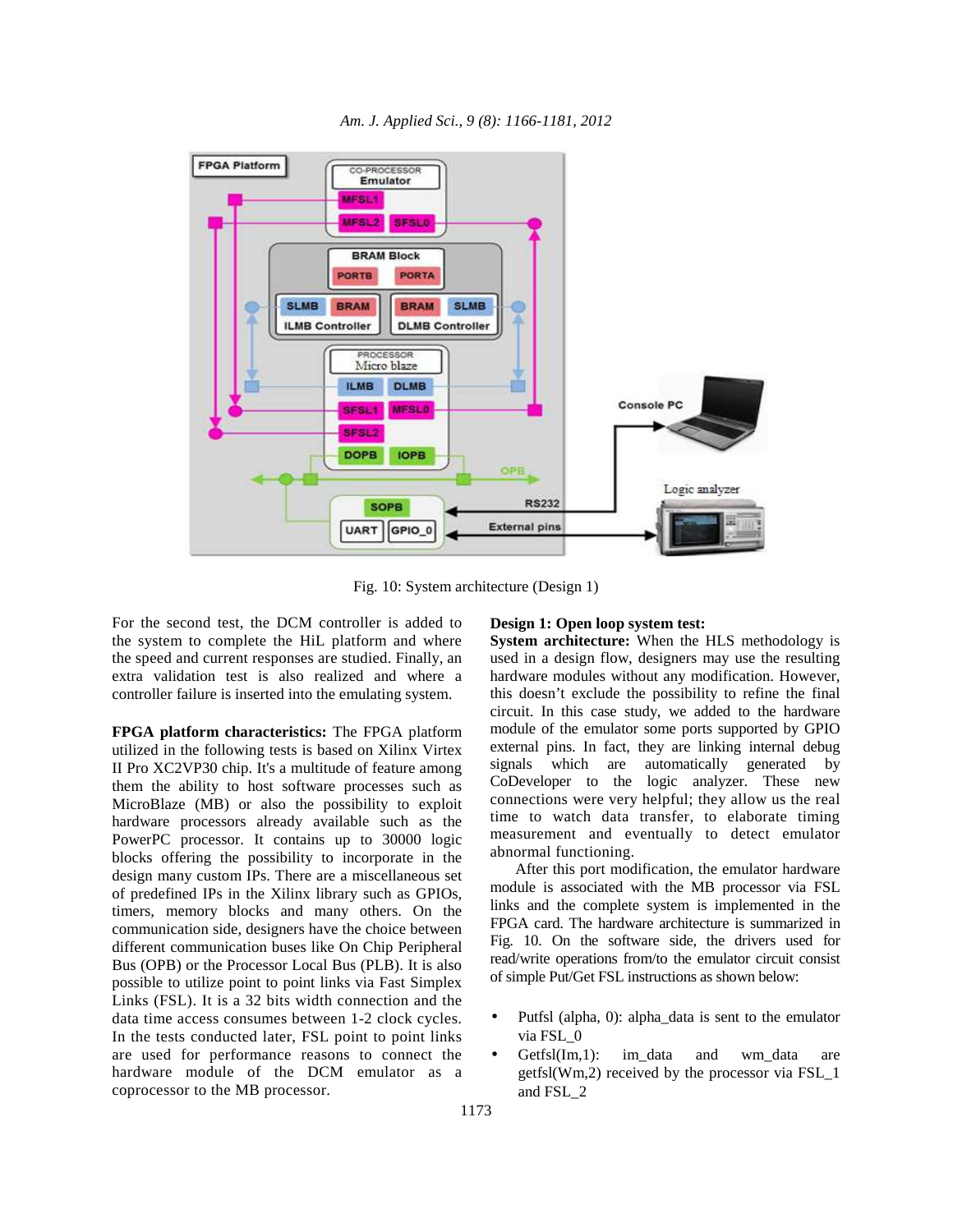

*Am. J. Applied Sci., 9 (8): 1166-1181, 2012* 

Fig. 11: FPGA-based Speed (a) and Current (b) responses of the DCM emulator (open loop)



Fig. 12: FPGA-based emulator execution time

**FPGA-based DCM emulator execution time and computing results:** The communication between the FPGA board and the computer is assured by a serial connection via a UART module. It allows us to obtain data from the emulator and to analyze them. Im and Ωm data were, first saved in a local memory and just after the end of the saving operation, sent to the console PC and stored in an output file to be analyzed (Fig. 10). Internally, the alpha level used is 0.5-0.7 at zero and sent to the emulator via the FSL-0 link. We have recuperated a 4k values issued from an incremental iteration of the DCM emulator

algorithm. This results in the evolution curves illustrated in Fig. 11.

 An important characteristic of an emulator is the capability to reproduce the motor model. We can recognize the perfect coherence between curves in Fig. 8 and 11. The FPGA-based simulation matches closely the PC-based simulation (realized by Application Monitor). The execution time is measured with the logic analyzer from GPIO pins. Figure 12 shows a screenshot of the measure operation.

 We can see in the figure above the execution time corresponds to which was measured in the simulation stage (page 7).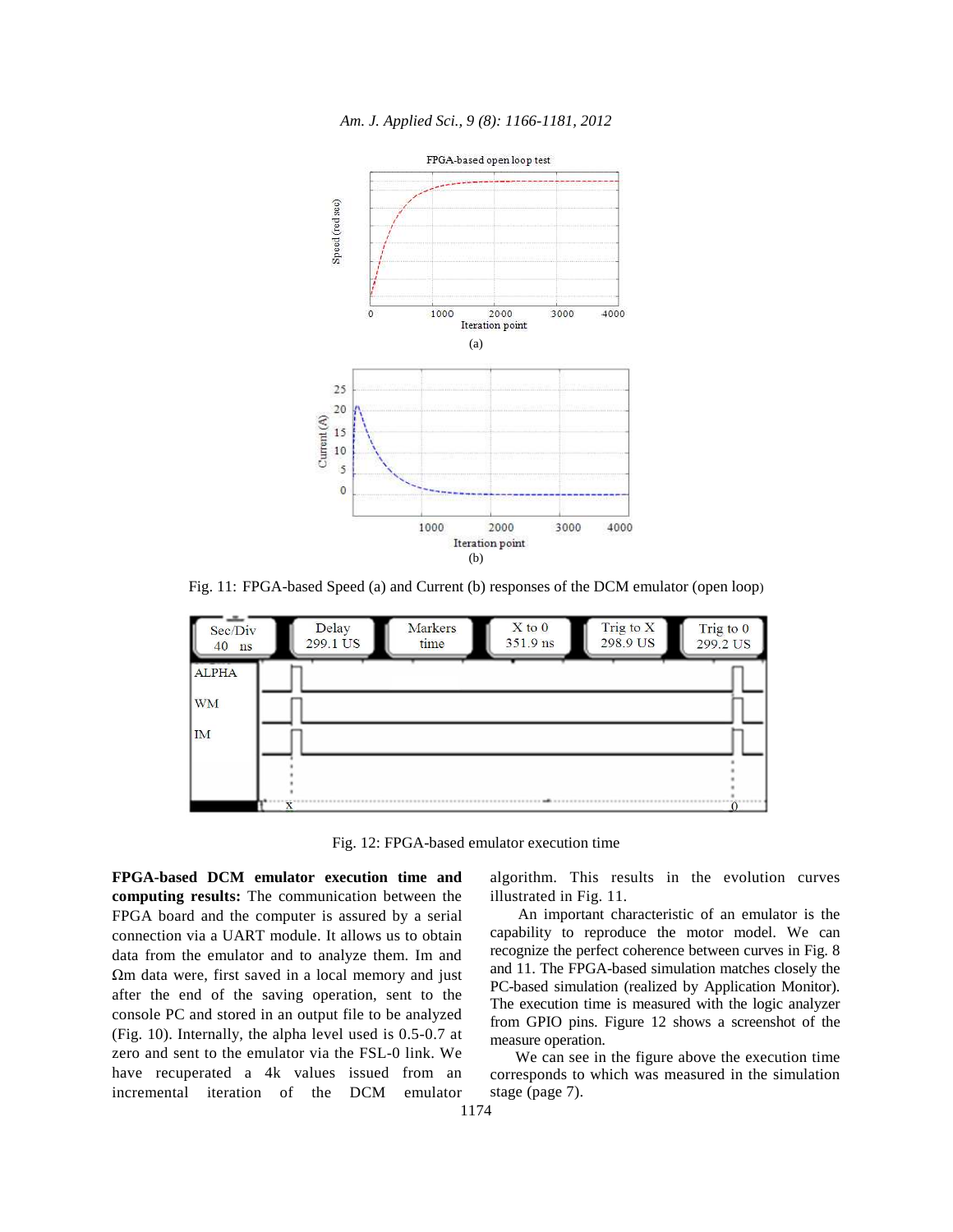

Fig. 13: DCM process diagram with PWM module

#### **Design 2:**

**Hardware-in-the-Loop test System architecture:** In this design, we have evaluated a digital controller for DC motor. For more accuracy and to be closer to a real DC machine process, we have added a PWM module which controls the chopper by two opposite and logic signals (C0 and C1). Figure 13 shows the system architecture after this modification.

 As it is shown in Fig. 13, the inputs of the emulator have changed because it will no longer be connected directly to a data bus that furnishes the duty cycle alpha. In this design, the emulator will acquire C0 and C1 signals (1 bit width each one). In the algorithm side, Eq. 4 is replaced by this equivalent code developed inside the emulator for the chopper where the new input ports are considered:

$$
\begin{aligned}\n\text{if } \left( \left( \text{CO} = 1 \right) \text{ and } \left( \text{C1} = 0 \right) \right) \text{ Vh} = \text{ Vin}; \\
\text{else} \\
\text{if } \left( \left( \text{CO} = 0 \right) \text{ and } \left( \text{C1} = 1 \right) \right) \text{ Vh} = -\text{ Vin}; \\
\text{else } \left( \text{Vh} = 0; \right)\n\end{aligned}
$$

 The substitution of Eq. 4 of the last code induces some ramifications in the hardware module of the emulator. HLS technique makes these modifications possible and quicker because it enables a faster switch between configurations without any dependency on a hardware design specialist. This point will be detailed later in discussion.

 To complete the HiL test, a controller was added to the system design. The controlling algorithm is computed in a software manner. It is assured by two interruptions, respectively for current and speed controls and which are executed in the MicroBlaze processor. The hardware architecture for design 2 is globally similar to design 1 except for some modifications which are caused by the addition of the control unit. They are listed below:

- Suppression of FSL-0 data bus
- The addition of the PWM module as a slave OPB (alpha is sent to this module via this connection)
- Connection of C0 and C1 ports to the PWM through external pins
- The addition of 2 Timers to schedule the interruption functions of current and speed controllers
- Addition of an Interrupt Controller

**HiL test results:** The emulation system was executed in 1.5 seconds on the FPGA card with a speed reference  $\Omega_{\text{Ref}}$  of 100 rad/s. The emulator rotation speed and current responses are shown in Fig. 14.

 We can see in Fig. 14 that reference speed (100 rad/s) was correctly reached in stationary mode. For the current curve, there are many fluctuations that are not present in the speed curve. They are the result of these factors:

The current is more sensitive to the addition of the PWM module in this design than the speed

For the saving operation, we opted for a  $(MB +$ emulator) architecture where the MB processor is charged of gathering data from the emulator. We scheduled an interruption which occurs each  $15\mu$ (fastest time with the MB processor) to save values in local memory. Due to the emulator's execution time of 1µs, we were able to save one value from fifteen each saving operation. This is why the obtained results will only permit the validation of the shape of the current curve in Fig. 14. A more complex and enhanced solutions are conceivable in the future for better saving operation.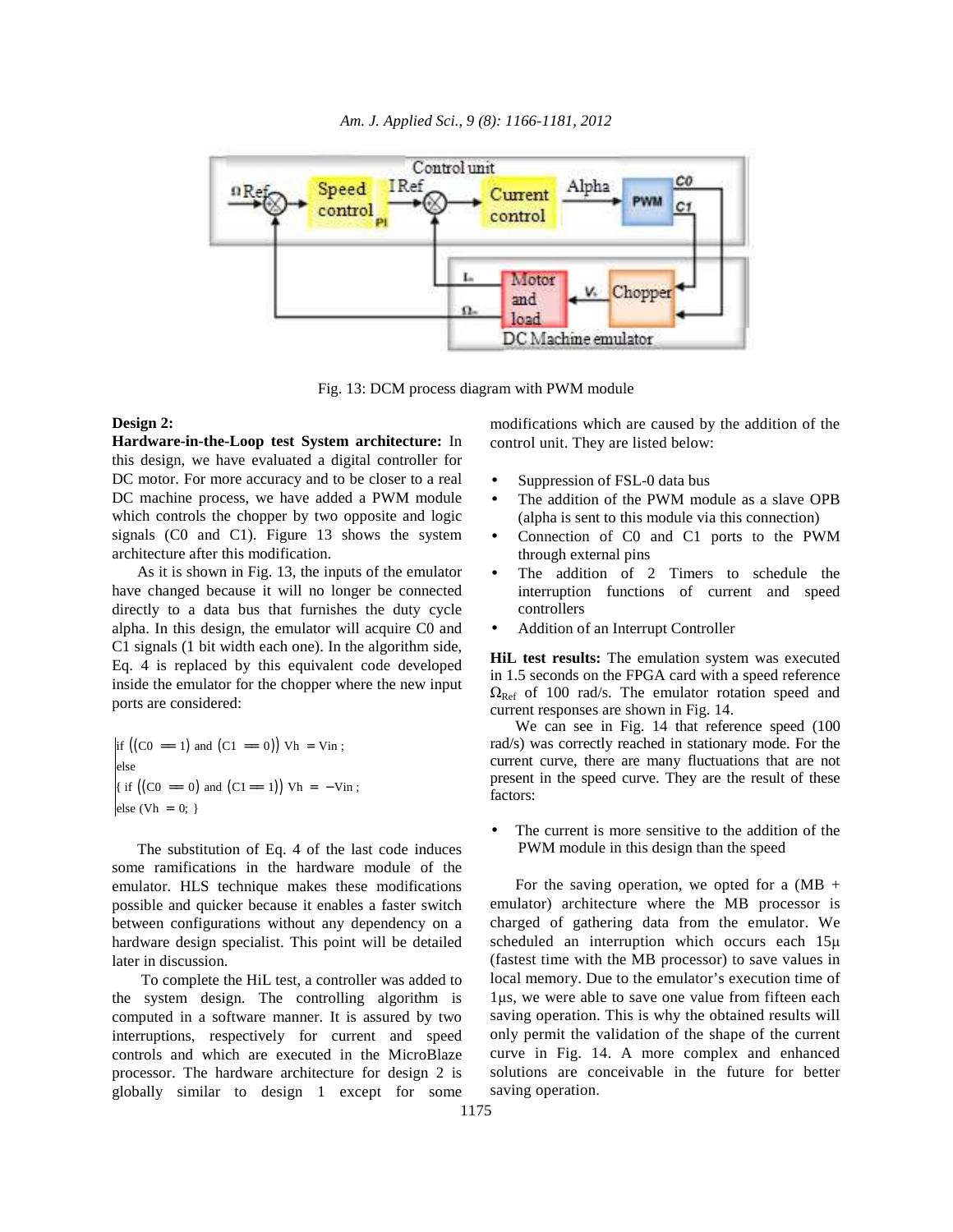

*Am. J. Applied Sci., 9 (8): 1166-1181, 2012* 

Fig. 14: FPGA-based speed (a) and current (b) responses of the DCM emulator (closed loop)

 Note that execution time mentioned in the preceding point 2) is 1 µs although we noticed in the simulation (page 9) and on-chip measure (page 10) that this time is about 350 ns. In fact, the execution time of the emulator was slowed down to meet the objective of 1 µs fixed at the beginning of the study. Technically, it consists of the addition of a timer with a logic output signal with a period of 1 µs. This signal is connected to the enable ports of the emulator (xxx\_en, see Fig. 7) to control its functioning. These results are exploited in the following paragraph to demonstrate the advantages behind the hardware implementation of the DCM emulator.

**Controller failures insertion and detection:** in this test, three controller failures (Fault1, 2, 3) were realized and inserted into the controller unit. They correspond to 15, 30 and 60 µs of PWM module inactivation time where C0 and C1 signals were held to zero logic value as shown in Fig. 15. This operation is equivalent to a typical controller fault that is the execution stopping of the control algorithm. These faults are common in the automotive domain where the lack of supply voltages occurs frequently and in short delays. This exercise was very useful because it permitted, at the same time, the validation of all the system components (Emulator, Controller, Interconnections, Timers, PWM module) in real time functioning. The resulting current curves for each fault were plotted and compared to the normal one in Fig. 16.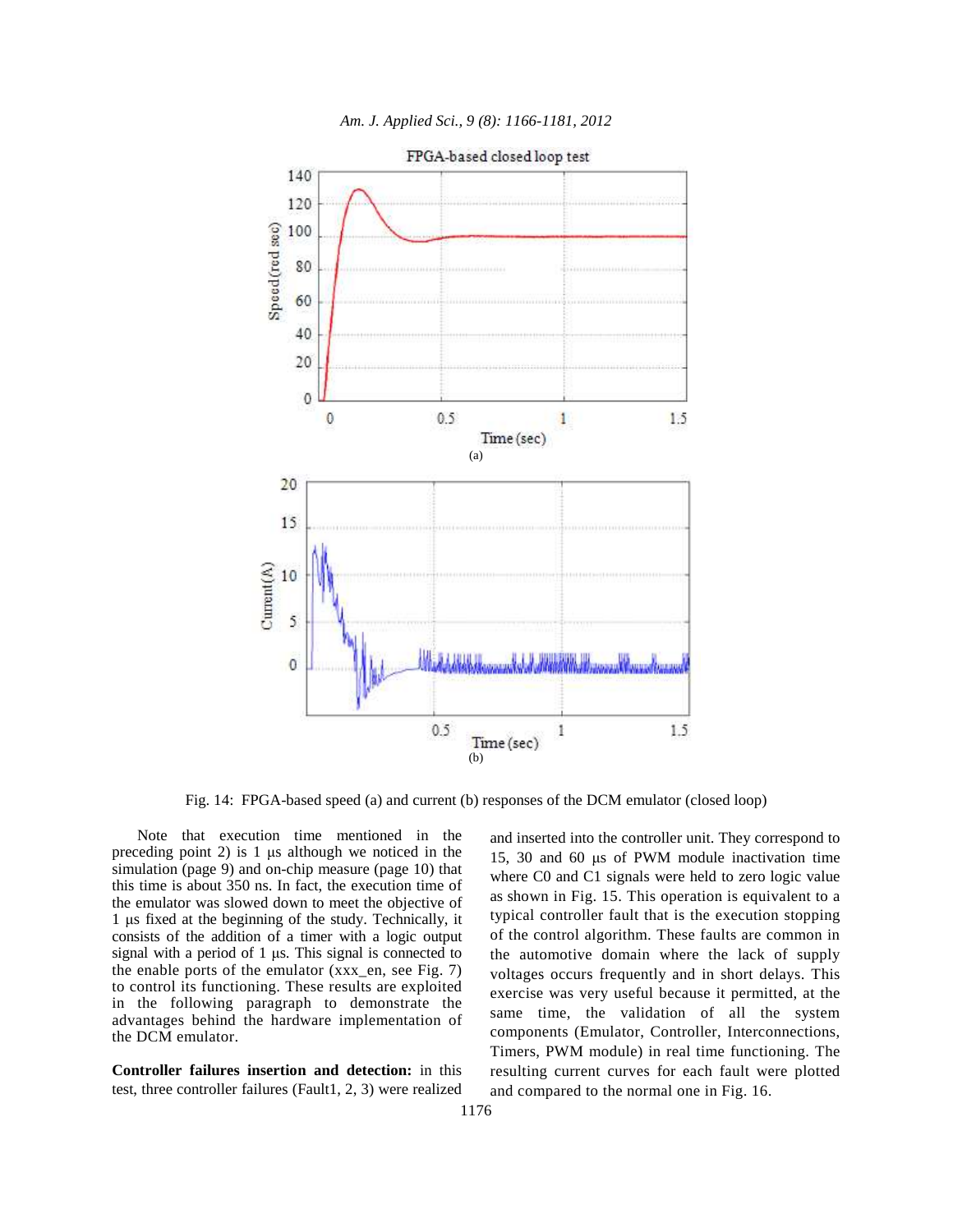







(b)



Fig. 15: Occurrence and clearance of fault 1 (a), 2 (b) and 3 (c)

Results in Fig. 16 shows that each current curve has adopted its proper trajectory when the faults were cleared. This is because the faults were inserted into closed loop mode so the emulator and its controller

were affected, but the most important resides in the fact that this difference in current responses demonstrates that these controller faults were detected by the DCM emulator.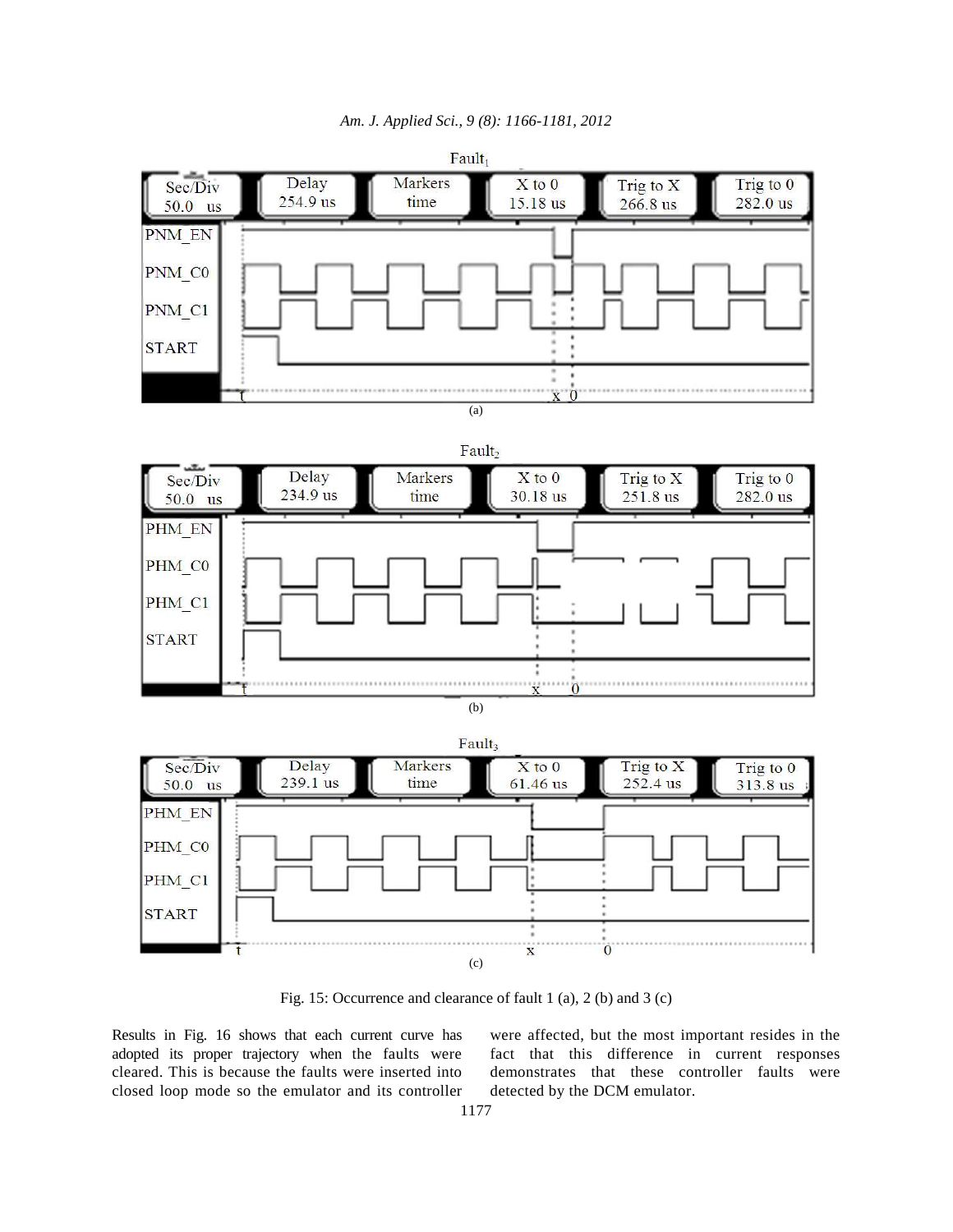

1178 Fig. 16: Emulator currents responses after faults insertion -15 µs (a), 30 µs (b), 60 µs (c)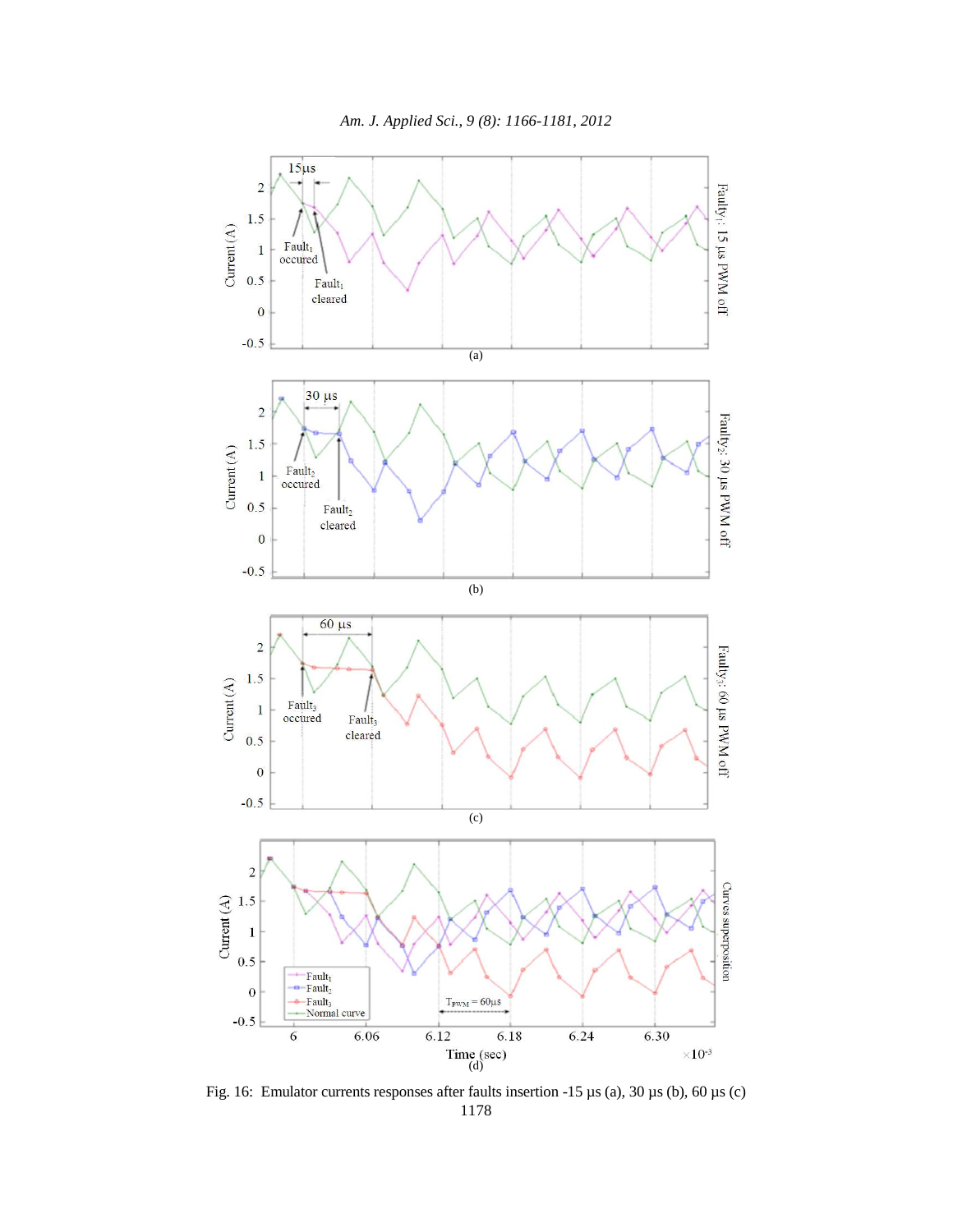This test was sufficient to explain that the detection of such rapid command faults (a few microseconds) is a direct result of the RT DCM emulator high computing speed.

### **DISCUSSION**

 In this paragraph, we will discuss two major points developed throughout this case study:

- Advantages and disadvantages behind the application of HLS to the DC control domain
- The results obtained from the hardware implementation of the DCM emulator

 Generally, HLS technique accelerates the design flow by avoiding hardware conception bottlenecks in two phases of the hardware conception stage:

At the beginning of the design: If the application is new, designers have to concept all the system and cannot make benefits from older experiences or using the previous available Intellectual Property (IP) cores

 At the end of the design: If the final circuit has to be modified it may induce the re-design of important parts of the system.

 For the design of the emulator, we took advantage from both of the phases cited above. Table 5 shows a comparison between HLS based design and hand coded VHDL for the emulator module used in this case study for the first design and after the modifications done in Design 2 (page 9). The design acceleration obtained by HLS is important and promising. However, when we consult the hardware synthesis result in Table 6 we can clearly conclude that area consumption for the emulator core is excessive. Moreover, it may overload the targeted FPGA circuit in case of more complex models (e.g., AC motors). In this study, although the area consumption was not a critical constraint like the computing time, we propose some improvements which can help to avoid this issue. These optimizations will induce the design of a more refined hardware description which considers hardware constraints and keeps a competitive execution time:

- The optimization of the considered algorithm (Algorithm dependent)
- The conversion of the algorithm computing from floating representation to fixed point (Good)
- The use of tool-specific optimization commands such as CO PIPELINE (Average)

#### Table 5: Design time comparison

|                              | First attempts<br>(New design) | Modifications in<br>the final design |
|------------------------------|--------------------------------|--------------------------------------|
| Hand coded VHDL (Estimation) | 4 days                         | 2 days                               |
| HLS approach                 | 2 hours                        | $10 \text{ mm}$                      |
| Design acceleration          | $48 \times$                    | $80 \times$                          |

| Table 6: Hardware synthesis report |             |            |                       |                          |               |                                      |
|------------------------------------|-------------|------------|-----------------------|--------------------------|---------------|--------------------------------------|
| Components                         |             |            |                       |                          |               |                                      |
| <b>Hw Resources</b>                | Micro blaze | (Design 2) | DC Motor emulator PMW | <b>Timers</b>            | <b>Others</b> | <b>FPGA</b><br>resources utilization |
| <b>Slices</b>                      | 1765        | 2366       | 198                   | 552                      | 373           | 38 %                                 |
| Slice flip flops                   | 1886        | 3377       | 225                   | 490                      | 128           | 22 %                                 |
| 4 inputs LUTs                      | 2720        | 2884       | 235                   | 398                      | 403           | 24 %                                 |
| Mult $18\times18$                  |             | 16         | -                     | $\overline{\phantom{a}}$ |               | 17 %                                 |

Table 7: Classification of the previous results for the DCM emulator

|                               | System architecture                                              |                                                                          |                                            |                                 |
|-------------------------------|------------------------------------------------------------------|--------------------------------------------------------------------------|--------------------------------------------|---------------------------------|
| Reference                     | Configuration                                                    | Hw/Sw Partitioning                                                       | DC Motor emulator<br><b>Execution</b> time | Acceleration versus<br>$350$ ns |
|                               | MPSoC (3 Micro                                                   | 3 Interruptions (2)                                                      |                                            |                                 |
| (Othman <i>et al.</i> , 2008) | Blaze processors)                                                | $controllers + emulator)$<br>each one running<br>in its proper processor | $138 \text{ }\mu\text{s}$                  | $394\times$                     |
| (Salem <i>et al.</i> , 2008)  | Single PowerPC<br>$+ \mu$ C/OS-II RTOS                           | 3 tasks (2 controllers)<br>+ emulator)                                   | $22 \mu s$                                 | $63\times$                      |
| (Salem <i>et al.</i> , 2010)  | Single MicroBlaze +<br>$\mu$ C/OS-II RTOS + FPU unit + emulator) | 3 tasks (2 controllers)                                                  | $900$ ns                                   | $2.5\times$                     |
| This work                     | Single MicroBlaze $+$<br>$Co\text{-}processor + PWM$ (hw)        | 2 Interruptions<br>$(2$ controllers) +<br>hardware emulator              | $350$ ns                                   |                                 |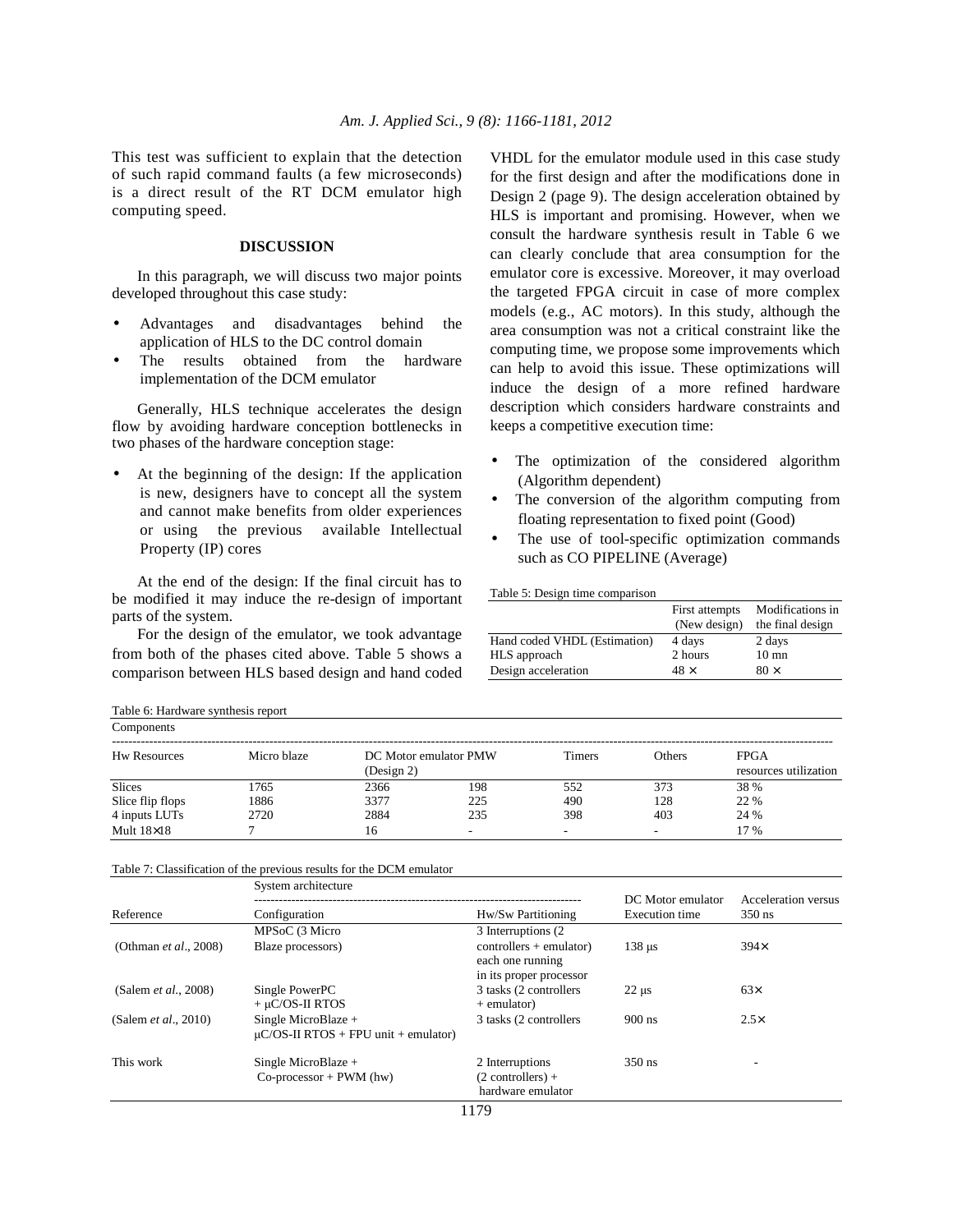The computing time obtained from moving the emulator software algorithm to a hardware implementation is useful in the DC control domain. In fact, it offered a more accurate model for the validation and diagnosis of DC motor controllers by permitting tests that were not realizable with software emulators. To conclude, we expose a resume of our previous results in this domain (Table 7).

## **CONCLUSION**

 In this study, a hardware conception and implementation of a Real Time Direct Current Machine emulator was realized. Conception stage was conducted using HLS technique benefits to avoid VHDL manual work and to accelerate the design flow. As a result, a high accurate emulating system with a very low sampling rate that allows the high fidelity representation of a real DC Motor. Timing analysis, hardware simulation and onchip verifications demonstrates that the use of this emulating system as a practical validation stage for recent DC digital controllers is possible.

 As mentioned throughout this case study, control algorithms and electrical motor models become more and more complex, so the application of HLS technique in this domain can be limited in the future especially by the size of generated hardware IPs. Paradoxically, the area consumption may not be a limitation in the near future thanks to the next-generation of FPGA platforms which offers a multitude of advantages among them the high integration capacity and the reduced power consumption. As an example, we cite devices based on 40 nm and 28 nm technologies which are already commercialized. Besides, a hardware implementation of all the DCM process, including the controller is feasible in the future.

 Moreover, the application of HLS technique to a more complex electrical machine model like Asynchronous Machine is also conceivable. However, as it was shown in discussion paragraph, this technique should be used carefully with control algorithms and the compromise between accelerating the workflow time and the quality of the final design (Area consumption versus computing speed) has to be studied in advanced stages of design to avoid unsuitable results.

#### **REFERENCES**

Achballah, A.B., S.B. Othman and S.B. Saoud, 2010. High level synthesis of real time embedded emulating system for motor controller. Proceedings of the 5th International Conference on Design and Technology of Integrated Systems in Nanoscale Era, Mar. 23-25, IEEE Xplore Press, Tunisia, pp: 1-6. DOI: 10.1109/DTIS.2010.5487549

- Braham, A., H. Schneider and M. Metz, 1997. Recent developments in real-time analogue simulation of high power electrotechnical systems. Proceedings of the 23rd International Conference on Industrial Electronics, Control and Instrumentation, Nov. 9- 14, IEEE Xplore Press, Toulouse, pp: 744-748. DOI: 10.1109/IECON.1997.671918
- Coussy, P. and A. Morawiec, 2008. High-Level Synthesis: From Algorithm to Digital Circuit. 1st Edn., Springer, New York, ISBN-10 1402085877, pp: 297.
- Dufour, C., J. Belanger and V. Lapointe, 2008. FPGAbased ultra-low latency HIL fault testing of a permanent magnet motor drive using RT-LAB-XSG. Proceedings of the Joint International Conference on Power System Technology, Oct. 12- 15, IEEE Xplore Press, New Delhi, pp: 1-7. DOI: 10.1109/ICPST.2008.4745355
- Dufour, C., J. Belanger, S. Abourida and V. Lapointe, 2007. FPGA-based real-time simulation of finiteelement analysis permanent magnet synchronous machine drives. Proceedings of the IEEE Power Electronics Specialists Conference, Jun. 17-21, IEEE Xplore Press, Orlando, FL, pp: 909-915. DOI: 10.1109/PESC.2007.4342109
- Gonzalez, I., E. El-Araby, P. Saha, T. El-Ghazawi and H. Simmler *et al*., 2008. Classification of application development for fpga-based systems. Proceedings of the IEEE National Aerospace and Electronics Conference, Jul. 16-18, IEEE Xplore Press, Dayton, OH, pp: 203-208. DOI: 10.1109/NAECON.2008.4806547
- Gupta, S., N. Dutt, R. Gupta, A. Nicolau, 2004. Loop shifting and compaction for the high-level synthesis of designs with complex control flow. Proceedings of the Conference on Design, Automation and Test in Europe, Feb. 16-20, ACM Press, Washington, DC, USA., pp: 114-119.
- Idkhajine, L., A. Prata, E. Monmasson, K. Bouallaga and M.W. Naouar, 2008. System on chip controller for electrical actuator. Proceedings of the IEEE International Symposium on Industrial Electronics, Jun. 30-Jul. 2, IEEE Xplore Press, Cambridge, 2481-2486. DOI: 10.1109/ISIE.2008.4677002
- Martin, G. and G. Smith, 2009. High-level synthesis: Past, present and future. IEEE Design Test Comput., 26: 18-25. DOI: 10.1109/MDT.2009.83
- Monmasson, E. and M.N. Cirstea, 2007. FPGA design methodology for industrial control systems-A review. IEEE Trans. Indus. Elect., 54: 1824-1842. DOI: 10.1109/TIE.2007.898281